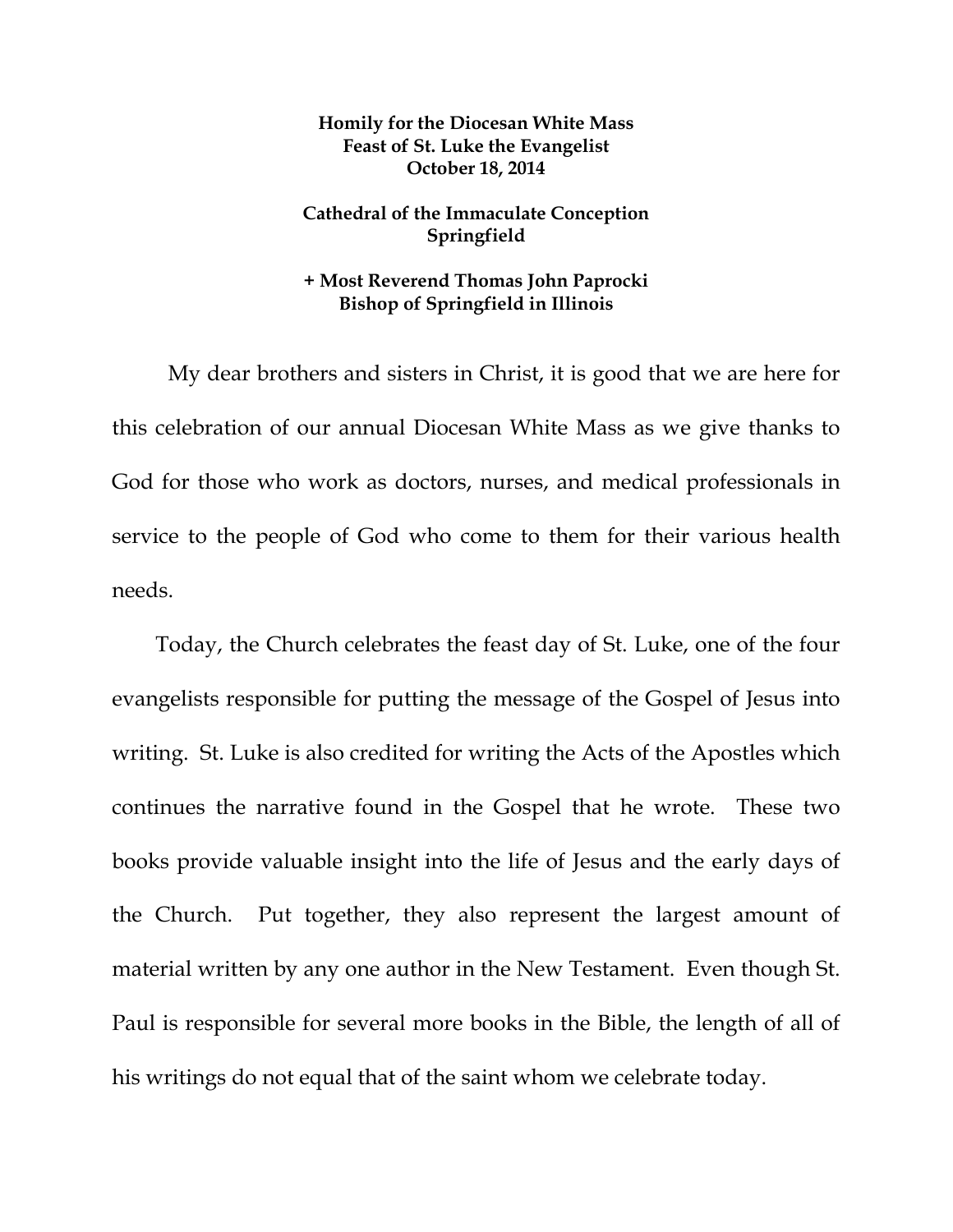In addition to being an evangelist through his writing, he was also an evangelist through his preaching, as he brought the message of the Gospel to various locations. St. Luke testified at the beginning of his Gospel that he had never met the Lord (cf. Luke 1:1-4). Nevertheless, the passage that we hear from the Gospel about the seventy-two disciples being sent out would certainly have been applicable for him as he prepared to bring the Good News to the nations.

Jesus warns His disciples in that passage that He is sending them out "like lambs among wolves" (Luke 10:3). He is preparing them for the fact that being His disciples will mean that they will encounter resistance and even persecution from those to whom they bring the Good News. Many of these initial disciples would even lose their life for their work of spreading the Gospel.

St. Luke would have certainly been aware of the hardships associated with being of service to the Gospel, yet he was not deterred from going out to the world with the message of salvation. Although the details of the struggles that he faced are not fully known, the Church does count him among the martyrs who shed their blood as a supreme act of witness for their faith, hence our red vestments for his feast day today.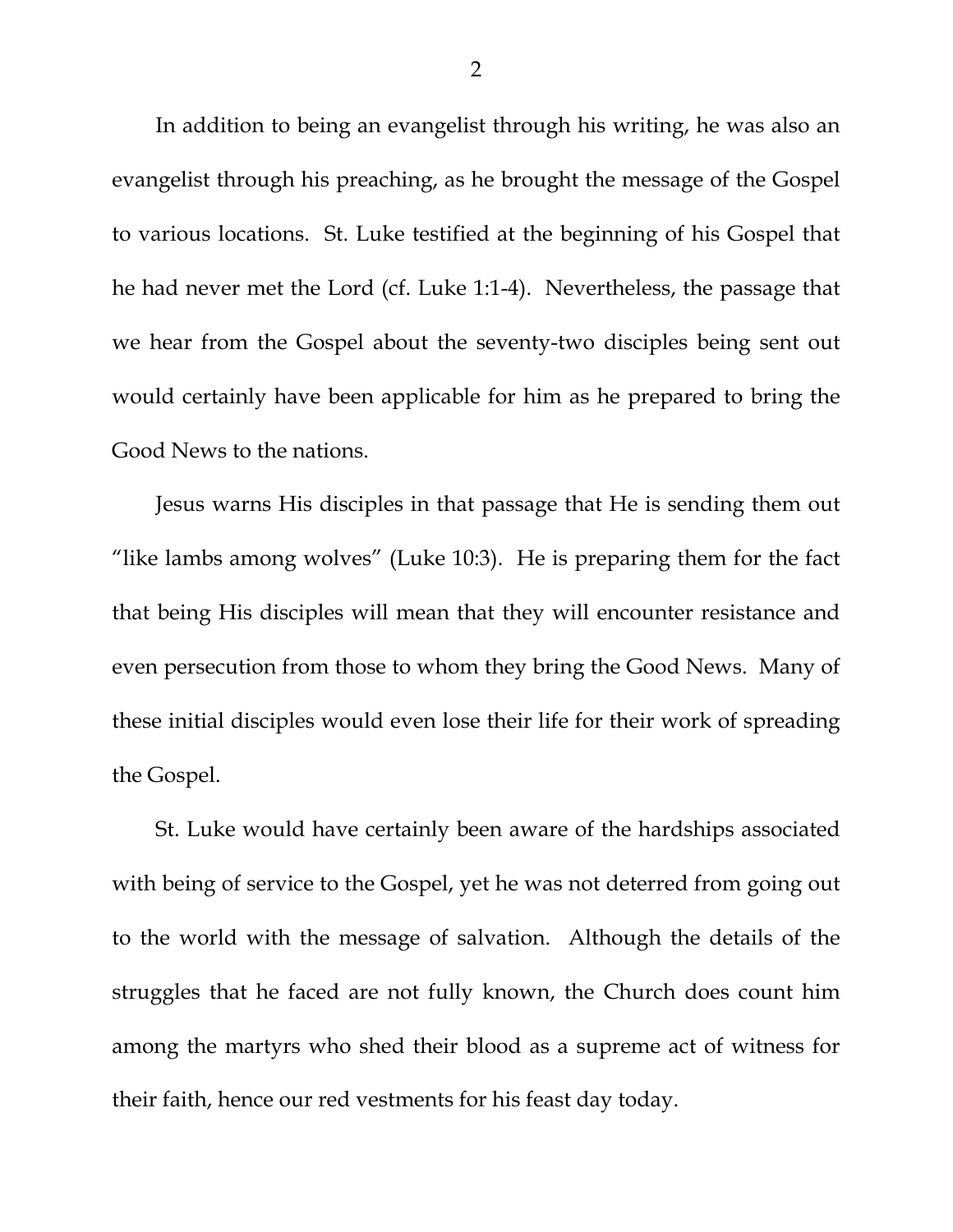In addition to his work of evangelization, St. Luke is known to have been a physician (cf. Col 4:4) and is thus the patron of health care professionals. It is for that reason that we celebrate this Diocesan White Mass today on his liturgical feast day, so-called as a "White Mass" with reference to the white uniforms normally worn by doctors, nurses and other medical professionals.

Returning to the words of the Gospel to which I just referred, I would like to suggest that the warning of Jesus to His disciples nearly twothousand years ago also applies to you in the work that you do in the area of health care. In an address to the International Federation of Catholic Medical Associations last year in Rome, Pope Francis spoke about some the challenges that you face. He said the following:

On the one hand, we note  $-$  and we thank God for it  $-$  the advances made in medicine, thanks to the work of scientists who passionately and unsparingly dedicate themselves to the search for new cures. On the other hand, however, we also find the danger of a doctor losing his own identity as a servant of life.1

The Holy Father spoke about the "culture of waste" in which we live, a culture which threatens even to eliminate the lives of human beings,

3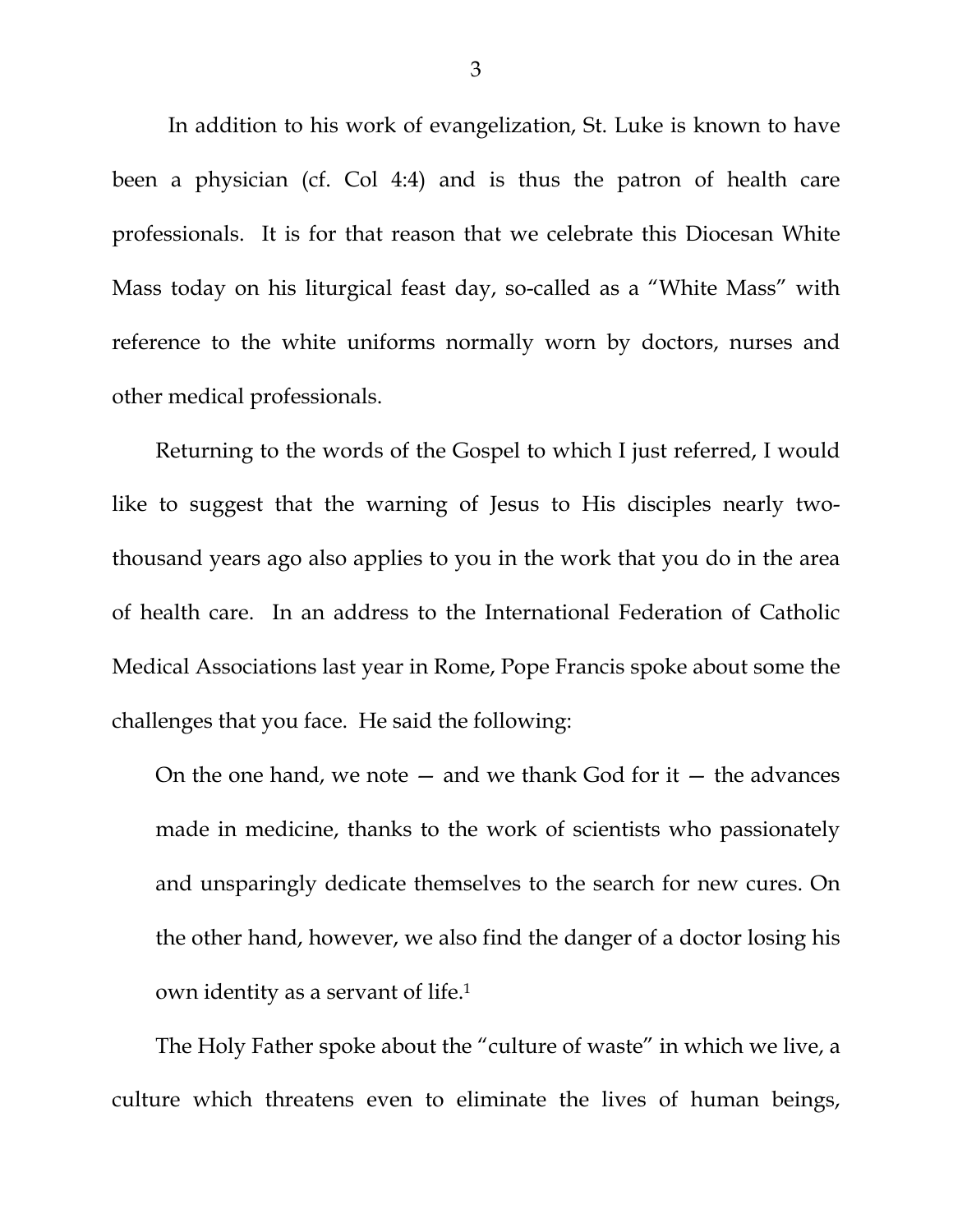especially those who are "physically or socially weaker," such as the children in the womb, the sick, and elderly.

In light of this growing mentality, the pope encourages you to renew your awareness as being "servants of life." You are in a privileged position to bring the loving care of Christ to the least among us, regardless of who they are or what they have done. You have the opportunity to be like the Good Samaritan who does not avoid those in need, but rather goes to them willingly, bring with you the many gifts that the Lord has bestowed upon you for your work.

These gifts are always to be used for the promotion and defense of life. It is truly unfortunate that some have used these gifts for the opposite purpose of bringing about the destruction of life. What makes this situation just as tragic is that these actions are often done in the name of health care, claiming that such uses of technology and science are loving solutions to those who suffer.

Such arguments appeal to the emotions of people and can be very convincing. Those who stand up for the dignity of all human life are often considered to be the ones who are unloving and unconcerned with the well-being of people. This is obviously offensive as it is a gross distortion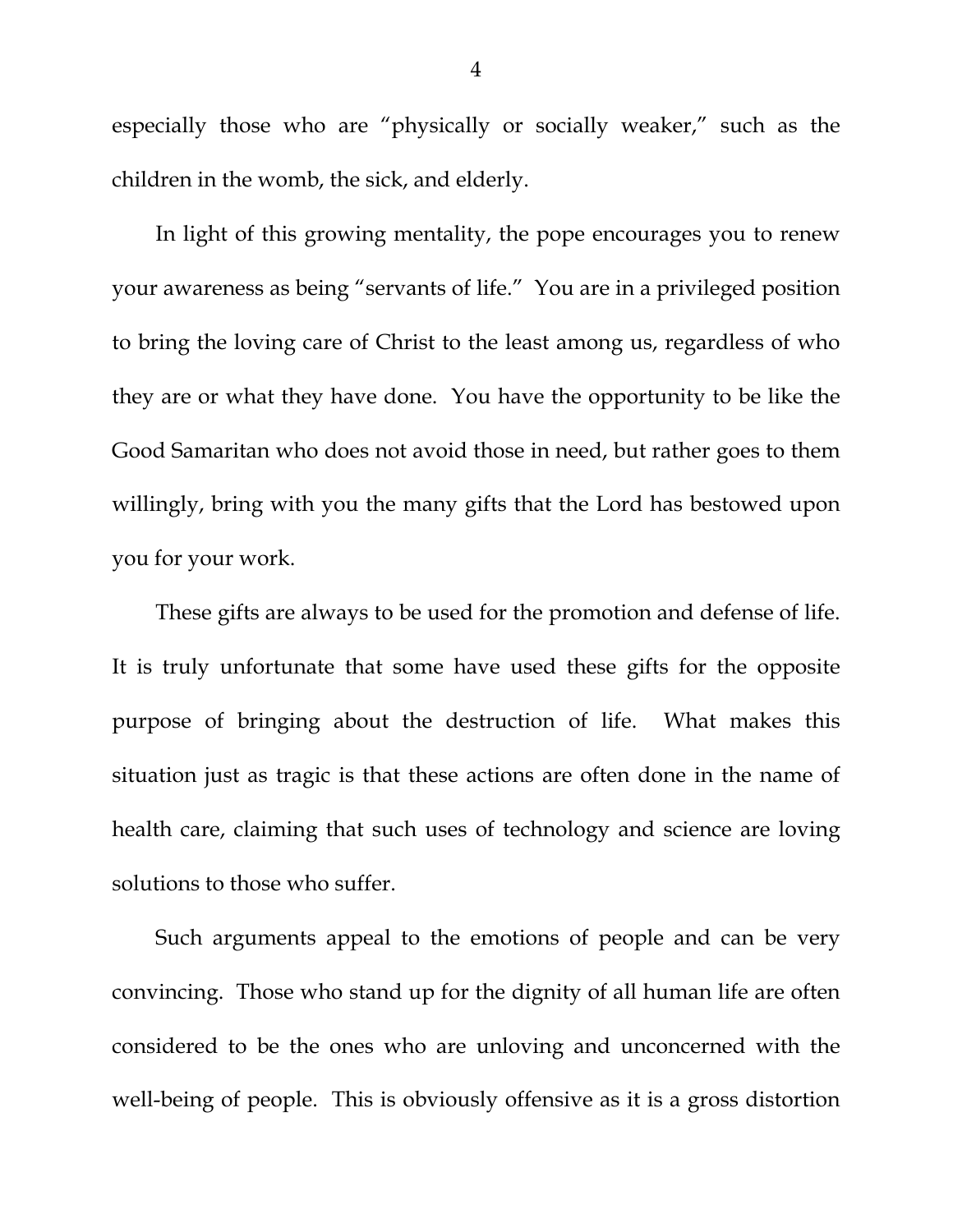of the truth. It is clear, then, to see how you are very much like sheep among wolves as you try to remain obedient to the truth handed on to us by Christ and His Church in the midst of a ravenous culture of relativism and error.

 In addition to your connection to St. Luke through your medical profession, you also have the opportunity to be evangelists who proclaim the goodness of life and the true goal of health care. In the same address mentioned earlier, Pope Francis offers the following reflection which is really at the heart of the message that you are encouraged to spread in your field of medicine. He said:

There is no human life more sacred than another, just as there is no human life qualitatively more significant than another. The credibility of a healthcare system is not measured solely by efficiency, but above all by the attention and love given to the person, whose life is always sacred and inviolable.<sup>2</sup>

As we continue our celebration during this month of October, which the Church observes as Respect Life Month, let us give thanks for the gift of all human life. We also thank God for the privilege of being called by Him to be servants, and not masters, of this precious gift of life. May we always